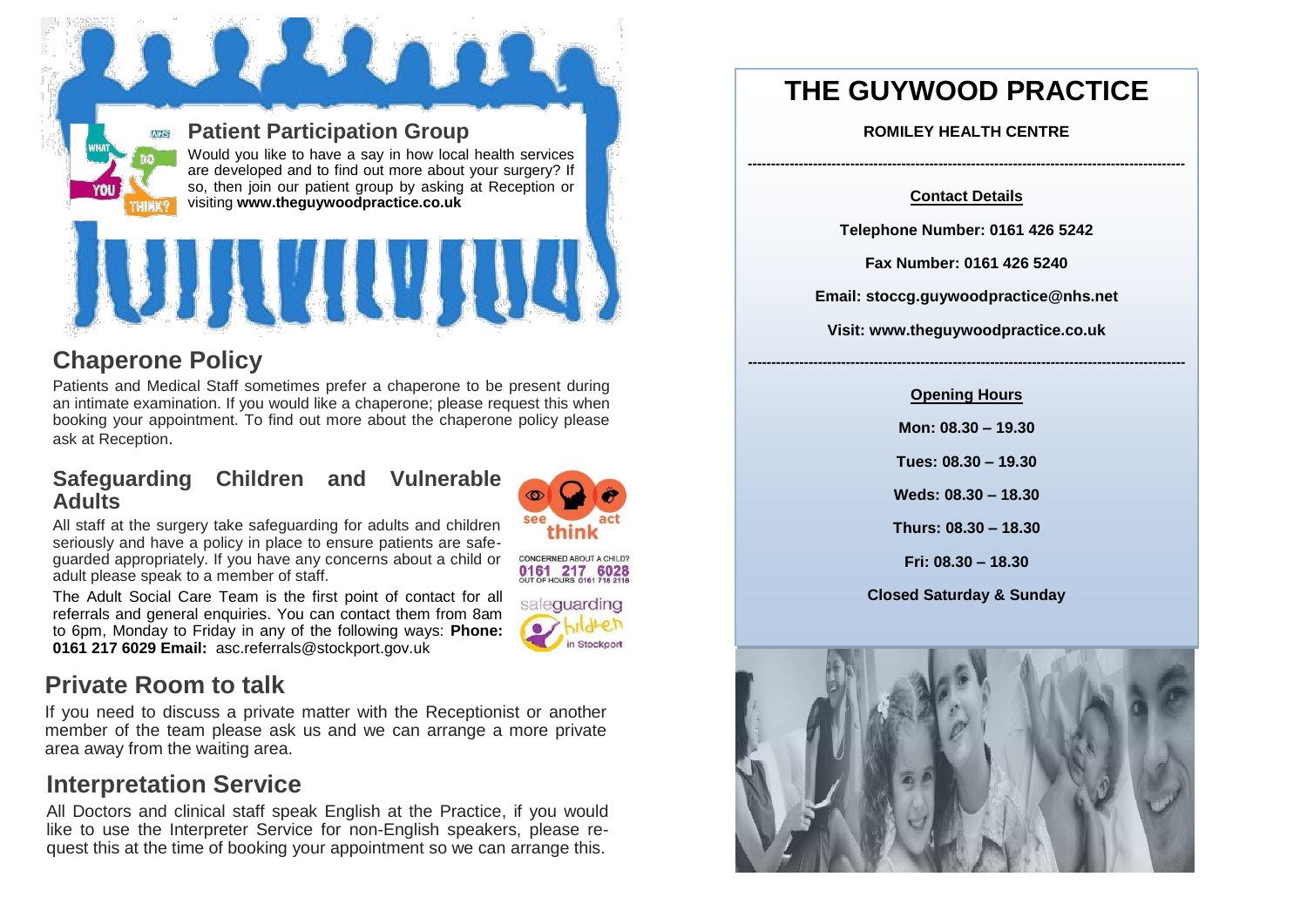# **Welcome**

At The Guywood Practice we aim to treat all our patients' promptly, courteously and in complete confidence.

**Areas we cover:** the surgery serves Romiley, Bredbury, Woodley and within a 2-mile radius of the surgery building

**Our team:** includes one full-time GP Partner, **1** practice Nurse, 2 Healthcare Assistants, one at NVQ level 3 as well as Administration and Reception Staff.

**Services:** We offer a full general practice service for all patients and run specialist clinics for children and pregnant women, chronic disease sufferers and much more. (Contact NHS Stock-port Clinical Commissioning Group on 0161 426 9900 / Text Relay: 18001 + 0161 426 9900 / Fax: 0161 426 5999 or post to NHS Stockport Clinical Commissioning Group, 7th Floor, Regent House, Heaton Lane, Stockport, SK4 1BS for services we do not provide.)

**Research at the Practice:** The Guywood Practice participates in the running of many different research trials. We work alongside some of the biggest names in clinical research, including the University of Manchester, MAC clinical research and Synexus. The practice will never give out any personal information to any research company without permission from you, for more information about current research trials please ask at reception.

This leaflet is for both existing patients and those considering registering with us. It tells you about **Registering here:**

the Surgery and how to access various services. If you live in our practice area and would like to register with us, please complete one of our registration forms that are available from Reception and online at www.theguywoodpractice.co.uk.

### **Other Community and Healthcare Services**

There is a team of District Nurses and Palliative Care Nurses, Health Visitors and Midwives located in the health centre, please ask at Reception for more information about Treatment Room Services and Antenatal Clinics or you may contact reception direct on 0161 426 5242

**The "Treatment Room"** offer various services such as earsyringing, wound care and dressing, NHS Health Checks etc. Ask at reception for appointment booking.

### **Specialist & Hospital care**

If your Doctor believes you need hospital treatment or specialist care elsewhere, they or a member of the Practice team will ask you where and when you would like to go. They can then book your appointment electronically.



### **Non-NHS or Private Services**

If you require your Doctor to complete a form, pre-employment medical, insurance/passport form or private letter please speak to your Doctor and ask at Reception for Charges and fees that apply. Please note payment must be given before the request is completed by the Doctor.

### **Patient Confidentiality and Accessing your Records**

We respect your right to privacy and keep all your health information confidential and secure and cannot be discussed outside of the surgery.

It is important that the NHS keeps accurate and up-to-date records about your health and treatment so that those treating you can give you the best possible advice and care. This information is only available to those involved in your care and you should never be asked for personal medical information by anyone not involved in your care.

You have a right to know what information we hold about you. If you would like to see your records, please ask at Reception to arrange this. Please note a fee will apply for viewing records to cover administration costs.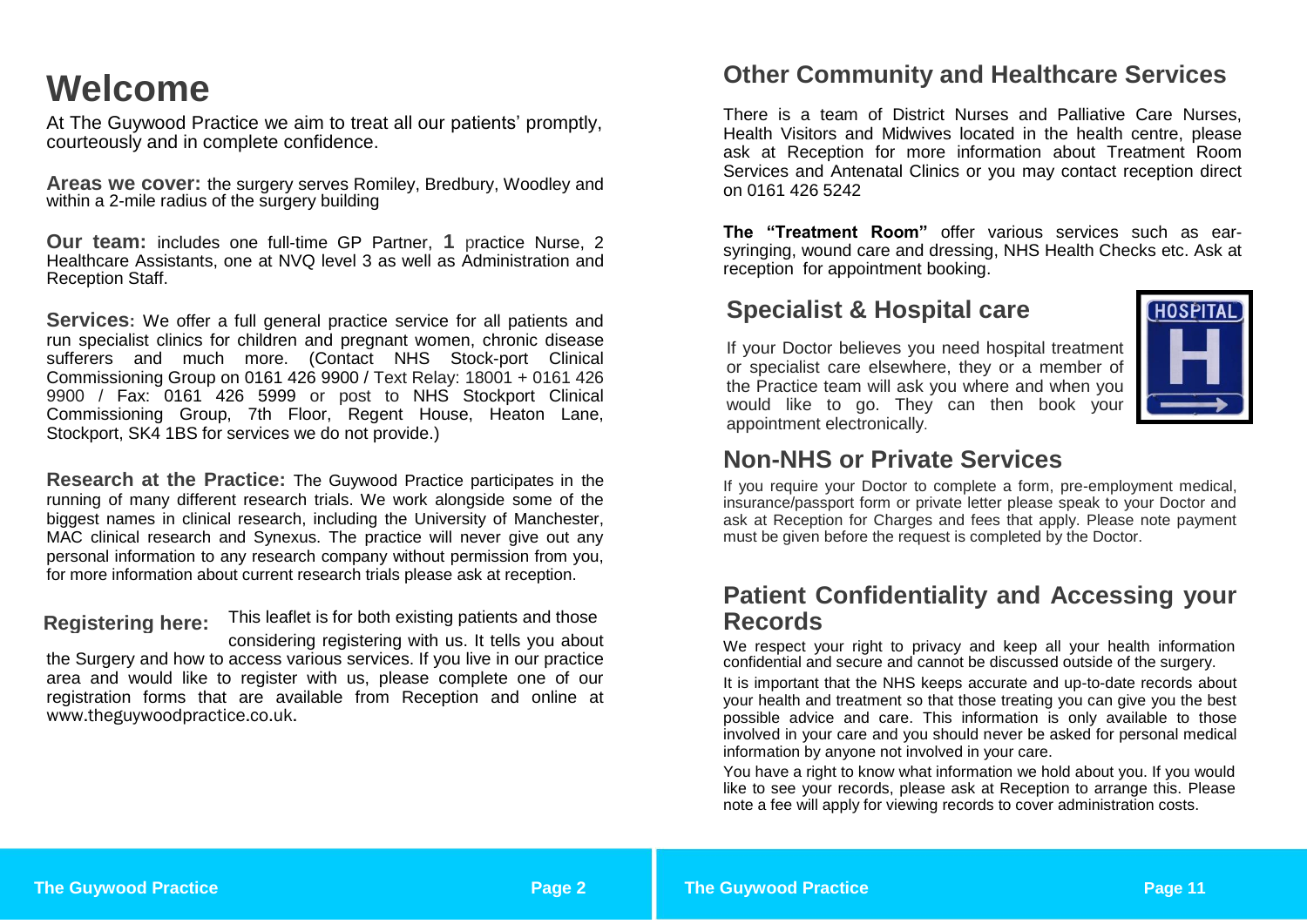# **Clinics**

We run a range of clinics. For an appointment or further details, please call Reception on 0161 426 5242. Remember that the results of tests can only be given to the patient.

### **Child health and immunisations**

All new babies are invited for regular check-ups from six weeks old with the Doctor. Immunisations and Boosters are administered by the Practice Nurse**.**



### **Travel Vaccinations**

If you are going on holiday, please fill out a travel questionnaire **6-8 weeks in advance of travel** and our Practice Nurse will advise and administer vaccinations that may be required.



### **Influenza Vaccinations**

From October each year the practice runs clinics to vaccinate all patients in high risk categories. For more information please ask your Doctor or Nurse or a member of the Reception team.

### **Chronic Disease Clinics (Diabetes, Asthma and Stop Smoking) and NHS Health Checks**

These sessions offer advice, support and general health check-ups to patients diagnosed with illnesses such as diabetes, asthma, COPD, CHD and other chronic illnesses as well as smoking cessation advice. We can also undertake ECG tests and Spirometry tests at the Practice for patients who require it. Please discuss this with your doctor who will assess your condition. NHS Health Checks are available to patients aged 40 – 74.

### **Where to find our surgery…**

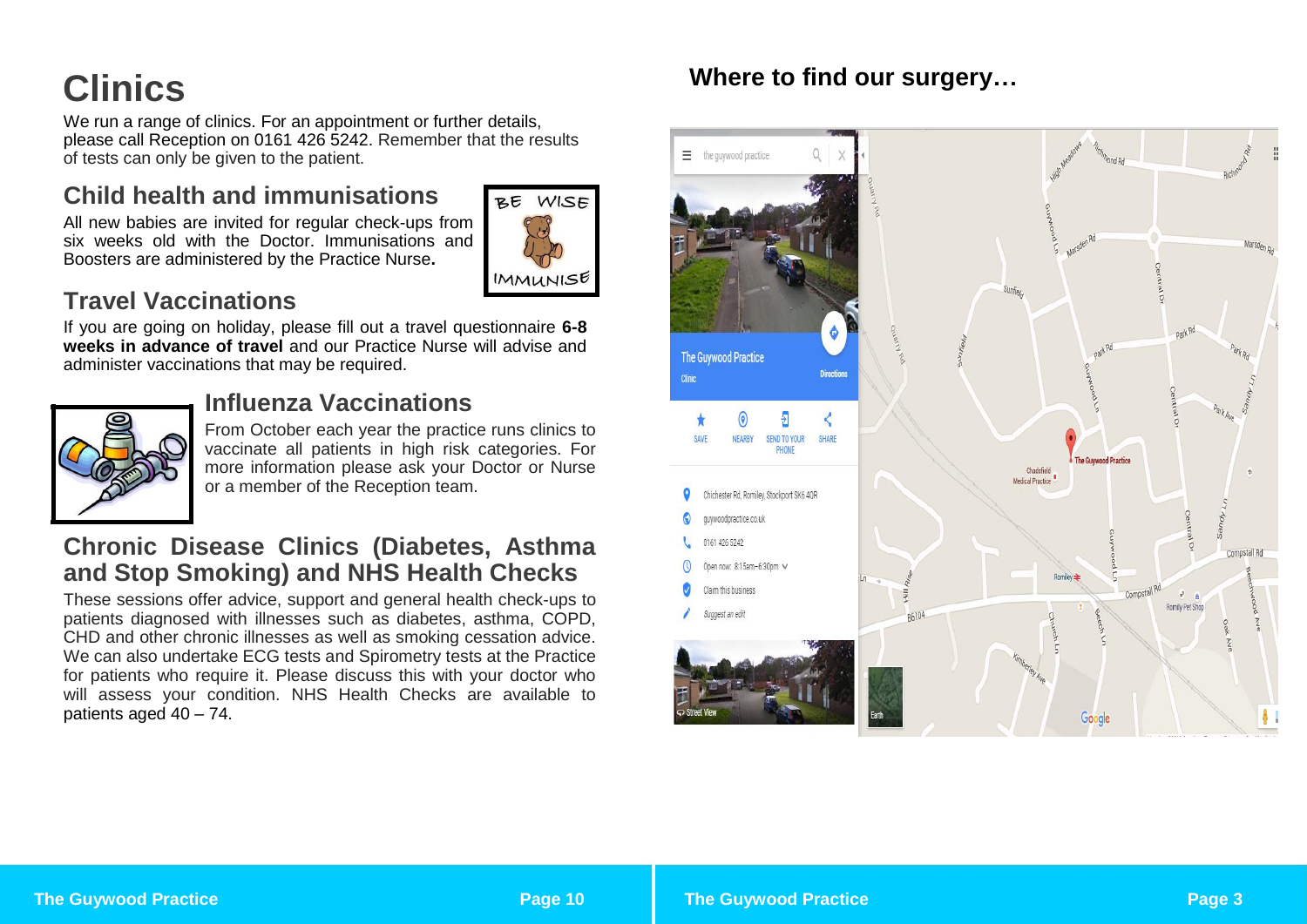# **Appointments**



**How to book an appointment:** Ring our Reception on **0161 426 5242** to book an appointment with a doctor, nurse or healthcare assistant.

We have routine, pre-bookable appointments available up to 8 weeks in advance. We also have capacity to see patients who suffer from urgent problems to be seen on the same day (only for urgent medical problems that cannot wait) & children's on the day appointments.

**Non-Urgent and Urgent cases:** If your condition does not require an immediate, same-day appointment, please state this to the receptionist when ringing up so that emergencies can be prioritised.

**Nurse and HCA appointments:** can be booked as normal by telephoning Reception and arranging your appointment. Please mention to the receptionist what procedure you will be having (i.e. Fasting blood tests or ECG etc) so we

can arrange an appropriate slot.



**Queries:** If you have more than one query to ask the Doctor, please inform your Doctor of ALL concerns at the start of the consultation. You may be asked to book a further appointment to discuss everything as the most clinically urgent concerns will be discussed / treated first. Remember that the results of tests can only be given to the patient.

**Preference:**  You have the

right to express a preference for which doctor you see. Please ask when you book your appointment, however bear in mind that it might not always be possible to accommodate your request depending on clinician availability. This might also prove difficult for home visits; for same day appointment requests and during



holiday times. We will do our best to respond positively to your request.

**Ask at Reception to get setup online for Patient access or look on the website.**

#### **Reception and Administrative Staff**

We have a caring, dedicated and hardworking team of administrators who deal with the Reception desk, telephone queries and many aspects of helping the Doctors and patients in communicating information to each other. Their job is very demanding and busy so please understand they are there to help.



### **Suggestions, Compliments and Complaints**

The Practice aims to provide a friendly and professional service to all our patients. If you wish to make a suggestion; express a compliment or make a complaint please let us know by **contacting the Practice Manager (0161 426 5242)**, verbally or in writing. You can also email us at **stoccg.guywoodpractice@nhs.net** for non-urgent, non-medical queries, compliments and suggestions. For a complaint please speak to whomever you feel most comfortable – your GP, the Practice Manager or our reception staff will be happy to help. Please ask at Reception for our complaints leaflet and form.

In the majority of cases, concerns can be resolved at a local level however, if you feel we have not dealt with the issues you have raised as you would wish, you can write to NHS England via Email: [england.contactus@nhs.net](mailto:england.contactus@nhs.net) or call 0300 311 22 33 or post NHS England, PO Box 16738, Redditch, B97 9PT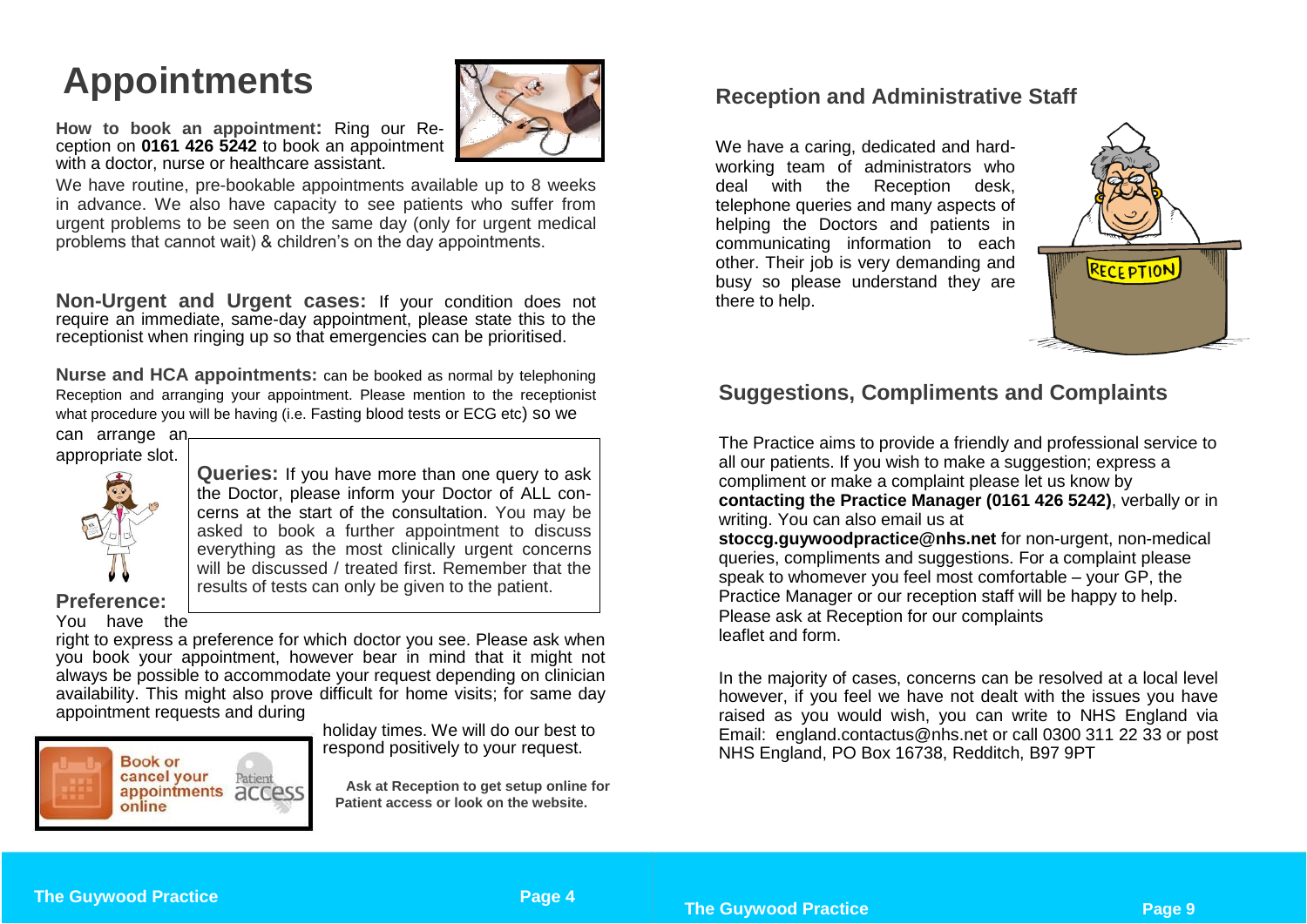# **Our Practice Team**

### **The GP's**



**Dr. Raina Patel MBE** (Female) MBChB MRCGP DRCOG DMJ



### **Practice Nurse**

**Rachel Lewis** (Female)

 Our nurse deals with a range of conditions and health concerns. They are experts in many areas of disease management as well as vaccinations, immunisations, cervical smears and performing ECG and Spirometry testing.

### **Healthcare Assistants**

**Stephanie Dixie** (Female) & **Caroline Hill** (Female)

Our HCA's are important members of the practice team undertaking NHS health checks, blood tests, blood pressure and weight management. Moreover, Gaynor is able to administer certain vaccinations and injections such as influenza, fluenz, pneumovacc, shingles & B12 injections.

**Practice Manager – Laura Marks** (Female)

The manager will be able to help you with any administrative problems you may have with the way our practice is run or other complaints as well as compliments and suggestions.

### **Tips on how you can help us to help you**

- Let us know if your contact numbers change!
- Keep your telephone/mobile switched on and with you.
- Be on time for your appointment.
- Tell us if you need to cancel appointments (in advance)
- Call for a home visit or urgent appointment before 10am
- Ring for test results after 1 week, after 3pm
- Use our online service for ordering repeat prescriptions



# **Home visits**

It is the responsibility of patients to arrange transport to get to the surgery for an appointment. Our GPs can see four patients at the surgery in the time it takes to do a single home visit. For this reason, the GP can only visit strictly housebound patients. All requests for Home visits are triaged via a telephone consultation by the on-call Doctor. Please ring before 10am to arrange this.

### **Out of Hours Services and Walk-In Centres**

Before 8.30am and after 6.30pm and at weekends, if you require medical assistance that can't wait until the surgery re-opens, please dial 111 (free from landlines and mobiles).If you need an appointment you will be passed to Mastercall for a booked appointment In an emergency please call 999.

# **Accident and Emergency / 999**

Whatever the day or time, if you or someone else experiences severe chest pain, loss of blood, suspected broken bones or a serious emergency, go to your nearest accident and emergency (A&E) department or call **999**. A&E is open 24 hours a day and can assess serious injuries and provide emergency treatment.